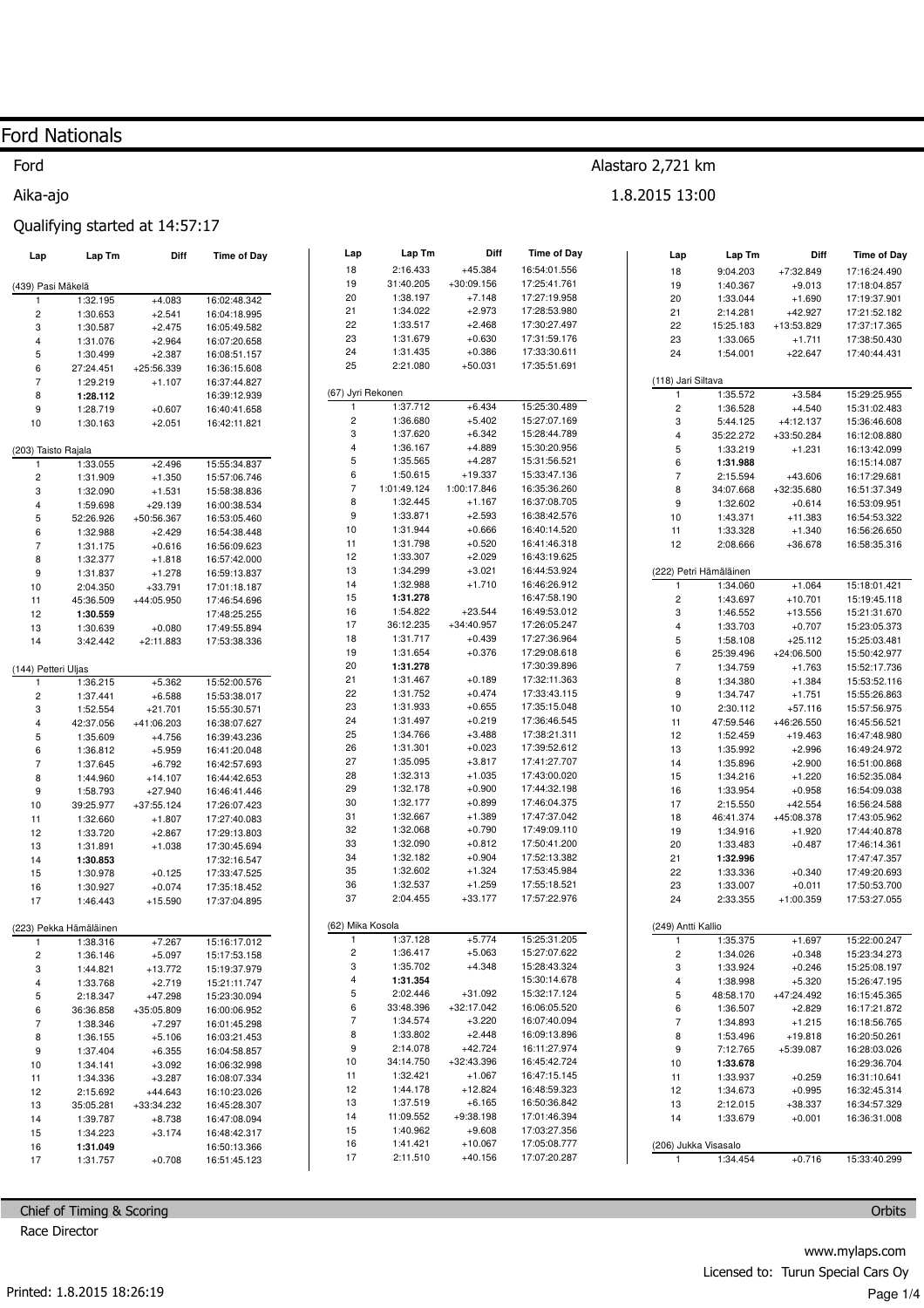### Ford

#### Aika-ajo

## Qualifying started at 14:57:17

| Lap                       | Lap Tm                  | Diff                     | <b>Time of Day</b>           | Lap                                | Lap Tm                | Diff                   | <b>Time of Day</b>           |          | Lap Tm<br>Lap                                   | Diff                 | <b>Time of Day</b>           |
|---------------------------|-------------------------|--------------------------|------------------------------|------------------------------------|-----------------------|------------------------|------------------------------|----------|-------------------------------------------------|----------------------|------------------------------|
| $\mathbf 2$               | 24:01.923               | $+22:28.185$             | 15:57:42.222                 | $\overline{4}$                     | 1:36.322              | $+0.540$               | 15:55:10.854                 |          | $\boldsymbol{9}$<br>20:41.885                   | +19:04.874           | 16:26:37.020                 |
| 3                         | 1:33.738                |                          | 15:59:15.960                 | 5                                  | 1:36.505              | $+0.723$               | 15:56:47.359                 | 10       | 1:38.687                                        | $+1.676$             | 16:28:15.707                 |
| 4                         | 1:34.168                | $+0.430$                 | 16:00:50.128                 | 6                                  | 15:42.362             | +14:06.580             | 16:12:29.721                 | 11       | 1:40.835                                        | $+3.824$             | 16:29:56.542                 |
| 5                         | 1:34.222                | $+0.484$                 | 16:02:24.350                 | $\overline{7}$                     | 1:38.527              | $+2.745$               | 16:14:08.248                 | 12       | 2:14.662                                        | $+37.651$            | 16:32:11.204                 |
| 6                         | 1:49.873                | $+16.135$                | 16:04:14.223                 | 8                                  | 2:03.934              | $+28.152$              | 16:16:12.182                 | 13       | 38:33.306                                       | +36:56.295           | 17:10:44.510                 |
| $\overline{7}$            | 2:06.783                | $+33.045$                | 16:06:21.006                 | 9                                  | 6:34.281              | $+4:58.499$            | 16:22:46.463                 | 14       | 1:42.041                                        | $+5.030$             | 17:12:26.551                 |
| 8                         | 12:33.069               | +10:59.331               | 16:18:54.075                 | 10                                 | 1:39.117              | $+3.335$               | 16:24:25.580                 | 15       | 1:42.726                                        | $+5.715$             | 17:14:09.277                 |
| 9                         | 1:45.252                | $+11.514$                | 16:20:39.327                 | 11                                 | 1:38.149              | $+2.367$               | 16:26:03.729                 | 16       | 1:44.683                                        | $+7.672$             | 17:15:53.960                 |
| 10                        | 1:40.377                | $+6.639$                 | 16:22:19.704                 | 12                                 | 7:39.415              | +6:03.633              | 16:33:43.144                 | 17       | 1:40.051                                        | $+3.040$             | 17:17:34.011                 |
| 11                        | 1:40.158                | $+6.420$                 | 16:23:59.862                 | 13                                 | 1:37.821              | $+2.039$               | 16:35:20.965                 | 18       | 1:41.636                                        | $+4.625$             | 17:19:15.647                 |
| 12                        | 1:39.563                | $+5.825$                 | 16:25:39.425                 | 14                                 | 1:38.454              | $+2.672$               | 16:36:59.419                 | 19       | 1:56.082                                        | $+19.071$            | 17:21:11.729                 |
| 13                        | 2:34.407                | +1:00.669                | 16:28:13.832                 | 15                                 | 1:38.075              | $+2.293$               | 16:38:37.494                 | 20       | 10:29.723                                       | $+8:52.712$          | 17:31:41.452                 |
| 14                        | 15:15.623               | +13:41.885               | 16:43:29.455                 | 16                                 | 1:35.782              |                        | 16:40:13.276                 | 21       | 1:39.114                                        | $+2.103$             | 17:33:20.566                 |
| 15                        | 1:34.755                | $+1.017$                 | 16:45:04.210                 | 17                                 | 2:43.800              | $+1:08.018$            | 16:42:57.076                 | 22       | 1:38.857                                        | $+1.846$             | 17:34:59.423                 |
| 16                        | 1:48.650                | $+14.912$                | 16:46:52.860                 |                                    |                       |                        |                              | 23       | 1:38.793                                        | $+1.782$             | 17:36:38.216                 |
| 17                        | 10:51.187               | $+9:17.449$              | 16:57:44.047                 | (251) Harri Kuntta<br>$\mathbf{1}$ | 1:45.616              |                        |                              | 24       | 1:39.805                                        | $+2.794$             | 17:38:18.021                 |
| 18                        | 1:41.074                | $+7.336$                 | 16:59:25.121                 | $\overline{c}$                     | 1:42.821              | $+9.739$<br>$+6.944$   | 15:47:07.693<br>15:48:50.514 | 25       | 1:41.853                                        | $+4.842$             | 17:39:59.874                 |
| 19                        | 1:41.971                | $+8.233$                 | 17:01:07.092                 | 3                                  | 1:40.040              |                        | 15:50:30.554                 | 26       | 1:43.596                                        | $+6.585$             | 17:41:43.470                 |
| 20                        | 1:40.671                | $+6.933$                 | 17:02:47.763                 | $\overline{4}$                     | 2:18.106              | $+4.163$<br>$+42.229$  | 15:52:48.660                 | 27       | 1:57.001                                        | $+19.990$            | 17:43:40.471                 |
| 21                        | 1:40.988                | $+7.250$                 | 17:04:28.751                 | 5                                  | 29:09.106             | +27:33.229             | 16:21:57.766                 | 28<br>29 | 1:51.409                                        | $+14.398$            | 17:45:31.880                 |
| 22                        | 9:39.097                | $+8:05.359$              | 17:14:07.848                 | 6                                  | 1:39.774              | $+3.897$               | 16:23:37.540                 | 30       | 1:46.882<br>1:38.223                            | $+9.871$<br>$+1.212$ | 17:47:18.762<br>17:48:56.985 |
| 23                        | 1:58.411                | $+24.673$                | 17:16:06.259                 | $\overline{7}$                     | 1:38.568              | $+2.691$               | 16:25:16.108                 | 31       | 2:08.960                                        | $+31.949$            | 17:51:05.945                 |
|                           |                         |                          |                              | 8                                  | 1:37.499              | $+1.622$               | 16:26:53.607                 |          |                                                 |                      |                              |
| (245) Mikko Patomeri<br>1 |                         | $+14.582$                | 15:31:43.764                 | 9                                  | 1:35.877              |                        | 16:28:29.484                 |          | (243) Ville Sulunsilta                          |                      |                              |
| $\overline{c}$            | 1:49.996<br>1:54.730    |                          | 15:33:38.494                 | 10                                 | 2:05.758              | $+29.881$              | 16:30:35.242                 |          | 1:37.599<br>$\mathbf{1}$                        | $+0.456$             | 16:15:01.553                 |
| 3                         | 2:36.601                | $+19.316$<br>$+1:01.187$ | 15:36:15.095                 | 11                                 | 36:06.917             | +34:31.040             | 17:06:42.159                 |          | $\overline{c}$<br>1:37.143                      |                      | 16:16:38.696                 |
| 4                         | 31:57.581               | +30:22.167               | 16:08:12.676                 | 12                                 | 1:40.042              | $+4.165$               | 17:08:22.201                 |          |                                                 |                      |                              |
| 5                         | 1:39.222                | $+3.808$                 | 16:09:51.898                 | 13                                 | 1:38.060              | $+2.183$               | 17:10:00.261                 |          | (123) Jari Marjo                                |                      |                              |
| 6                         | 1:38.048                | $+2.634$                 | 16:11:29.946                 | 14                                 | 1:38.950              | $+3.073$               | 17:11:39.211                 |          | 1:37.791<br>$\mathbf{1}$                        | $+0.469$             | 15:43:50.821                 |
| 7                         | 1:40.383                | $+4.969$                 | 16:13:10.329                 | 15                                 | 1:36.389              | $+0.512$               | 17:13:15.600                 |          | $\mathbf 2$<br>1:37.322                         |                      | 15:45:28.143                 |
| 8                         | 1:39.219                | $+3.805$                 | 16:14:49.548                 | 16                                 | 1:36.557              | $+0.680$               | 17:14:52.157                 |          | 3<br>1:50.767                                   | $+13.445$            | 15:47:18.910                 |
| 9                         | 1:39.332                | $+3.918$                 | 16:16:28.880                 | 17                                 | 1:36.250              | $+0.373$               | 17:16:28.407                 |          |                                                 |                      |                              |
| 10                        | 1:39.343                | $+3.929$                 | 16:18:08.223                 | 18                                 | 1:57.506              | $+21.629$              | 17:18:25.913                 |          | (248) Kimmo Nieminen                            |                      |                              |
| 11                        | 2:18.677                | $+43.263$                | 16:20:26.900                 | 19                                 | 14:14.461             | +12:38.584             | 17:32:40.374                 |          | 1:40.582<br>$\mathbf{1}$                        | $+2.891$             | 15:22:33.997                 |
| 12                        | 42:20.082               | +40:44.668               | 17:02:46.982                 | 20                                 | 1:39.385              | $+3.508$               | 17:34:19.759                 |          | $\overline{\mathbf{c}}$<br>1:39.156             | $+1.465$             | 15:24:13.153                 |
| 13                        | 1:39.923                | $+4.509$                 | 17:04:26.905                 | 21                                 | 1:38.787              | $+2.910$               | 17:35:58.546                 |          | 3<br>1:38.393                                   | $+0.702$             | 15:25:51.546                 |
| 14                        | 1:39.535                | $+4.121$                 | 17:06:06.440                 | 22                                 | 2:11.534              | $+35.657$              | 17:38:10.080                 |          | 1:54.282<br>$\overline{4}$                      | $+16.591$            | 15:27:45.828                 |
| 15                        | 2:10.140                | $+34.726$                | 17:08:16.580                 |                                    |                       |                        |                              |          | 5<br>31:17.627                                  | +29:39.936           | 15:59:03.455                 |
| 16                        | 1:38.452                | $+3.038$                 | 17:09:55.032                 | (232) Samuli Helin                 |                       |                        |                              |          | $\,6\,$<br>1:38.753                             | $+1.062$             | 16:00:42.208                 |
| 17                        | 2:24.801                | $+49.387$                | 17:12:19.833                 | $\mathbf{1}$                       | 1:53.595              | $+17.470$              | 15:17:52.933                 |          | $\overline{7}$<br>1:41.559                      | $+3.868$             | 16:02:23.767                 |
| 18                        | 9:52.489                | $+8:17.075$              | 17:22:12.322                 | $\overline{c}$                     | 1:51.279              | $+15.154$              | 15:19:44.212                 |          | 8<br>1:40.623                                   | $+2.932$             | 16:04:04.390                 |
| 19                        | 1:36.846                | $+1.432$                 | 17:23:49.168                 | 3<br>$\overline{4}$                | 1:42.798<br>28:14.117 | $+6.673$<br>+26:37.992 | 15:21:27.010<br>15:49:41.127 |          | $\boldsymbol{9}$<br>1:37.691                    |                      | 16:05:42.081                 |
| 20                        | 1:37.025                | $+1.611$                 | 17:25:26.193                 | 5                                  |                       |                        |                              | 10       | 2:08.488                                        | $+30.797$            | 16:07:50.569                 |
| 21                        | 1:36.765                | $+1.351$                 | 17:27:02.958                 | 6                                  | 1:39.475<br>1:38.910  | $+3.350$<br>$+2.785$   | 15:51:20.602<br>15:52:59.512 |          |                                                 |                      |                              |
| 22                        | 2:20.990                | $+45.576$                | 17:29:23.948                 | $\overline{7}$                     | 1:43.791              | $+7.666$               | 15:54:43.303                 |          | (111) Vesa Mikkonen<br>1:41.395<br>$\mathbf{1}$ | $+3.383$             | 16:12:48.058                 |
| 23<br>24                  | 14:23.653               | +12:48.239               | 17:43:47.601                 | 8                                  | 1:39.080              | $+2.955$               | 15:56:22.383                 |          | $\overline{c}$<br>1:43.691                      | $+5.679$             | 16:14:31.749                 |
| 25                        | 1:36.757                | $+1.343$                 | 17:45:24.358<br>17:46:59.772 | 9                                  | 2:06.615              | $+30.490$              | 15:58:28.998                 |          | 3<br>1:41.331                                   | $+3.319$             | 16:16:13.080                 |
| 26                        | 1:35.414<br>1:35.735    | $+0.321$                 | 17:48:35.507                 | 10                                 | 34:13.711             | +32:37.586             | 16:32:42.709                 |          | $\overline{4}$<br>1:50.492                      | $+12.480$            | 16:18:03.572                 |
| 27                        | 1:36.100                |                          | 17:50:11.607                 | 11                                 | 1:36.752              | $+0.627$               | 16:34:19.461                 |          | 5<br>16:31.855                                  | +14:53.843           | 16:34:35.427                 |
| 28                        | 1:36.004                | $+0.686$<br>$+0.590$     | 17:51:47.611                 | 12                                 | 1:36.793              | $+0.668$               | 16:35:56.254                 |          | 6<br>1:40.502                                   | $+2.490$             | 16:36:15.929                 |
| 29                        | 2:24.708                | +49.294                  | 17:54:12.319                 | 13                                 | 1:36.361              | $+0.236$               | 16:37:32.615                 |          | $\overline{7}$<br>1:40.939                      | $+2.927$             | 16:37:56.868                 |
|                           |                         |                          |                              | 14                                 | 1:36.125              |                        | 16:39:08.740                 |          | 8<br>1:38.867                                   | $+0.855$             | 16:39:35.735                 |
|                           | (236) Mikko Karjalainen |                          |                              | 15                                 | 1:41.278              | $+5.153$               | 16:40:50.018                 |          | 9<br>1:44.947                                   | $+6.935$             | 16:41:20.682                 |
| $\mathbf{1}$              | 5:38.588                | $+4:03.066$              | 15:36:52.462                 | 16                                 | 1:50.162              | $+14.037$              | 16:42:40.180                 | 10       | 1:54.164                                        | $+16.152$            | 16:43:14.846                 |
| 2                         | 26:20.723               | $+24:45.201$             | 16:03:13.185                 |                                    |                       |                        |                              | 11       | 2:08.471                                        | $+30.459$            | 16:45:23.317                 |
| 3                         | 1:36.967                | $+1.445$                 | 16:04:50.152                 | (246) Erkki Nikkilä                |                       |                        |                              | 12       | 18:13.673                                       | +16:35.661           | 17:03:36.990                 |
| 4                         | 1:35.522                |                          | 16:06:25.674                 | 1                                  | 1:37.932              | $+0.921$               | 15:16:37.110                 | 13       | 1:39.880                                        | $+1.868$             | 17:05:16.870                 |
| 5                         | 1:36.150                | $+0.628$                 | 16:08:01.824                 | $\overline{c}$                     | 1:37.011              |                        | 15:18:14.121                 | 14       | 1:40.687                                        | $+2.675$             | 17:06:57.557                 |
| 6                         | 1:41.648                | $+6.126$                 | 16:09:43.472                 | 3                                  | 1:38.158              | $+1.147$               | 15:19:52.279                 | 15       | 1:39.065                                        | $+1.053$             | 17:08:36.622                 |
|                           |                         |                          |                              | 4                                  | 2:03.974              | $+26.963$              | 15:21:56.253                 | 16       | 1:39.285                                        | $+1.273$             | 17:10:15.907                 |
| (233) Jarmo Grönman       |                         |                          |                              | 5                                  | 38:35.438             | +36:58.427             | 16:00:31.691                 | 17       | 1:51.174                                        | $+13.162$            | 17:12:07.081                 |
| 1                         | 1:44.103                | $+8.321$                 | 15:24:40.101                 | 6                                  | 1:38.630              | $+1.619$               | 16:02:10.321                 | 18       | 1:46.709                                        | $+8.697$             | 17:13:53.790                 |
| 2                         | 1:42.803                | $+7.021$                 | 15:26:22.904                 | 7                                  | 1:39.094              | $+2.083$               | 16:03:49.415                 | 19       | 1:38.993                                        | $+0.981$             | 17:15:32.783                 |
| 3                         | 27:11.628               | +25:35.846               | 15:53:34.532                 | 8                                  | 2:05.720              | $+28.709$              | 16:05:55.135                 | 20       | 1:39.036                                        | $+1.024$             | 17:17:11.819                 |

Chief of Timing & Scoring Race Director

Printed: 1.8.2015 18:26:19

**Orbits** 

## Alastaro 2,721 km

1.8.2015 13:00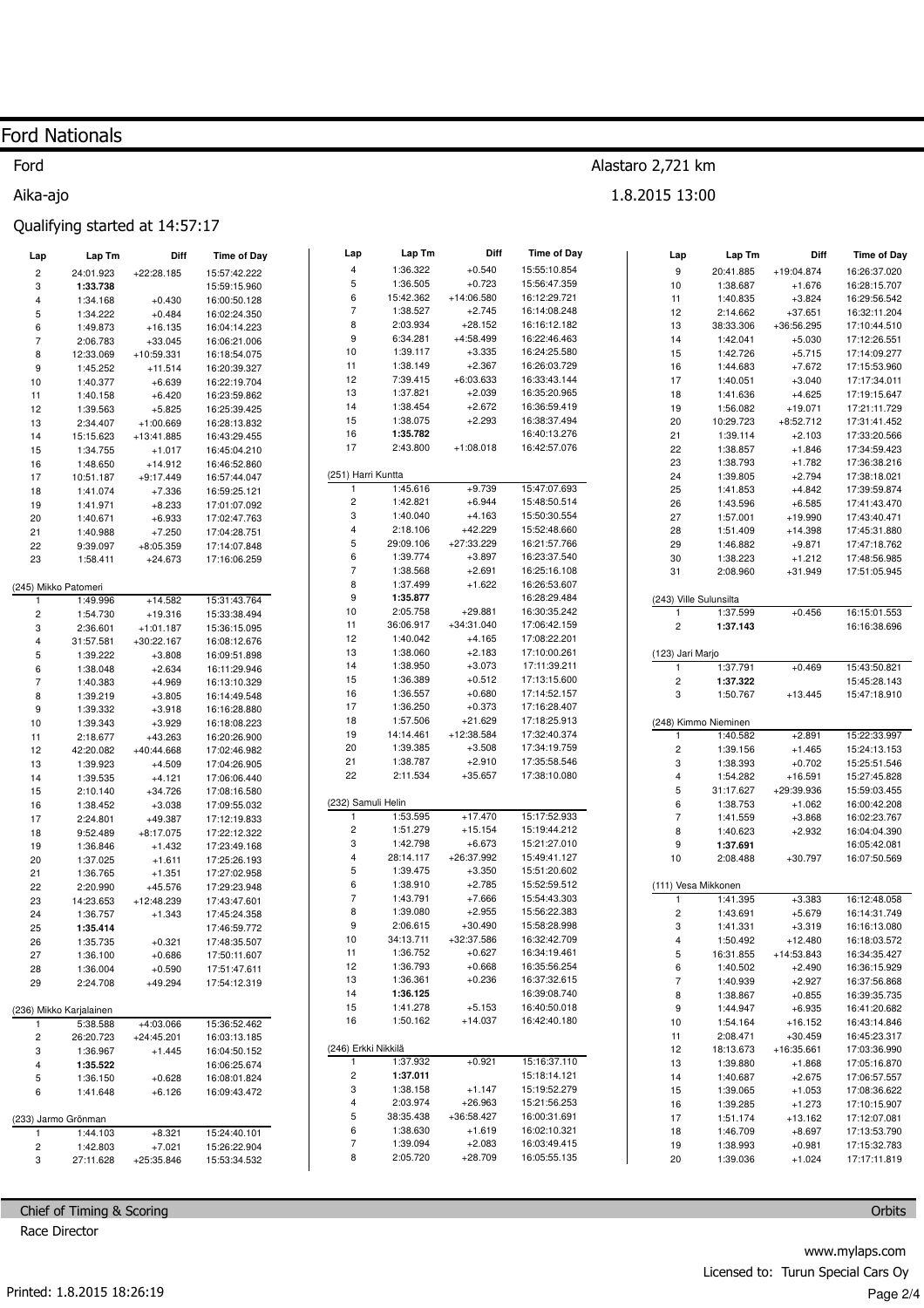Ford

#### Aika-ajo

#### Qualifying started at 14:57:17

| Lap Tm               | Diff                 | <b>Time of Day</b>           | Lap                     | Lap Tm               | Diff                   | <b>Time of Day</b>           |
|----------------------|----------------------|------------------------------|-------------------------|----------------------|------------------------|------------------------------|
| 1:39.058             | $+1.046$             | 17:18:50.877                 |                         |                      |                        |                              |
| 1:38.012             |                      | 17:20:28.889                 | (257) Tomi Halkola      |                      |                        |                              |
| 1:54.354             | $+16.342$            | 17:22:23.243                 | 1                       | 1:40.762             | $+1.809$               | 16:03:40.602                 |
|                      |                      |                              | $\overline{\mathbf{c}}$ | 1:39.985             | $+1.032$               | 16:05:20.587                 |
| skiniemi             |                      |                              | 3                       | 1:39.864             | $+0.911$               | 16:07:00.451                 |
| 1:39.479             | $+1.363$             | 16:10:34.101                 | 4                       | 1:38.953             |                        | 16:08:39.404                 |
| 1:39.861             | $+1.745$             | 16:12:13.962                 | 5                       | 1:44.920             | $+5.967$               | 16:10:24.324                 |
| 1:38.998             | $+0.882$             | 16:13:52.960                 | 6                       | 30:46.398            | +29:07.445             | 16:41:10.722                 |
| 1:38.116             |                      | 16:15:31.076                 | $\overline{7}$          | 1:43.024             | $+4.071$               | 16:42:53.746                 |
| 1:39.178             | $+1.062$             | 16:17:10.254                 | 8                       | 1:43.026             | $+4.073$               | 16:44:36.772                 |
| 2:08.005             | $+29.889$            | 16:19:18.259                 | 9                       | 49:58.321            | +48:19.368             | 17:34:35.093                 |
|                      |                      |                              | 10<br>11                | 1:39.228<br>1:39.308 | $+0.275$               | 17:36:14.321<br>17:37:53.629 |
| aksa                 |                      |                              | 12                      | 2:05.308             | $+0.355$<br>$+26.355$  | 17:39:58.937                 |
| 1:41.460             | $+3.095$             | 15:05:34.313<br>15:07:14.614 |                         |                      |                        |                              |
| 1:40.301<br>1:41.904 | $+1.936$<br>$+3.539$ | 15:08:56.518                 | (136) Arto Kylmänen     |                      |                        |                              |
| 2:25.125             | $+46.760$            | 15:11:21.643                 | 1                       | 1:44.941             | $+5.843$               | 15:43:21.253                 |
| 36:12.513            | +34:34.148           | 15:47:34.156                 | $\overline{\mathbf{c}}$ | 1:42.268             | $+3.170$               | 15:45:03.521                 |
| 1:41.578             | $+3.213$             | 15:49:15.734                 | 3                       | 1:41.587             | $+2.489$               | 15:46:45.108                 |
| 1:41.552             | $+3.187$             | 15:50:57.286                 | 4                       | 1:40.882             | $+1.784$               | 15:48:25.990                 |
| 1:41.420             | $+3.055$             | 15:52:38.706                 | 5                       | 1:39.098             |                        | 15:50:05.088                 |
| 2:34.506             | $+56.141$            | 15:55:13.212                 | 6                       | 1:40.874             | $+1.776$               | 15:51:45.962                 |
| 25:31.479            | $+23:53.114$         | 16:20:44.691                 | $\overline{7}$          | 1:43.287             | $+4.189$               | 15:53:29.249                 |
| 2:12.414             | $+34.049$            | 16:22:57.105                 | 8                       | 2:22.050             | $+42.952$              | 15:55:51.299                 |
| 2:13.017             | $+34.652$            | 16:25:10.122                 | 9                       | 34:52.162            | +33:13.064             | 16:30:43.461                 |
| 2:07.629             | $+29.264$            | 16:27:17.751                 | 10                      | 1:43.407             | $+4.309$               | 16:32:26.868                 |
| 1:58.083             | $+19.718$            | 16:29:15.834                 | 11                      | 1:50.911             | $+11.813$              | 16:34:17.779                 |
| 2:32.026             | $+53.661$            | 16:31:47.860                 | 12                      | 1:46.381             | $+7.283$               | 16:36:04.160                 |
| 15:45.202            | +14:06.837           | 16:47:33.062                 | 13                      | 1:45.963             | $+6.865$               | 16:37:50.123                 |
| 1:39.749             | $+1.384$             | 16:49:12.811                 | 14                      | 1:43.413             | $+4.315$               | 16:39:33.536                 |
| 1:38.472             | $+0.107$             | 16:50:51.283                 | 15                      | 1:41.088             | $+1.990$               | 16:41:14.624                 |
| 1:39.031             | $+0.666$             | 16:52:30.314                 | 16<br>17                | 1:51.663<br>2:08.667 | $+12.565$<br>$+29.569$ | 16:43:06.287<br>16:45:14.954 |
| 2:23.778             | $+45.413$            | 16:54:54.092                 | 18                      | 1:47.334             | $+8.236$               | 16:47:02.288                 |
| 20:27.111            | +18:48.746           | 17:15:21.203                 | 19                      | 1:45.977             | $+6.879$               | 16:48:48.265                 |
| 2:08.460             | $+30.095$            | 17:17:29.663                 | 20                      | 1:42.812             | $+3.714$               | 16:50:31.077                 |
| 2:01.838<br>1:54.233 | $+23.473$<br>+15.868 | 17:19:31.501<br>17:21:25.734 | 21                      | 2:28.587             | $+49.489$              | 16:52:59.664                 |
| 2:19.830             | +41.465              | 17:23:45.564                 |                         |                      |                        |                              |
| 10:27.585            | $+8:49.220$          | 17:34:13.149                 | (202) Markus Palo       |                      |                        |                              |
| 1:38.365             |                      | 17:35:51.514                 | 1                       | 1:45.378             | $+5.495$               | 15:06:10.863                 |
| 1:38.628             | $+0.263$             | 17:37:30.142                 | $\overline{\mathbf{c}}$ | 1:42.541             | $+2.658$               | 15:07:53.404                 |
| 1:38.370             | $+0.005$             | 17:39:08.512                 | 3                       | 1:42.081             | $+2.198$               | 15:09:35.485                 |
| 1:38.800             | $+0.435$             | 17:40:47.312                 | 4                       | 1:45.322             | $+5.439$               | 15:11:20.807                 |
| 2:32.288             | $+53.923$            | 17:43:19.600                 | 5                       | 1:43.127             | $+3.244$               | 15:13:03.934                 |
|                      |                      |                              | 6                       | 2:09.200             | $+29.317$              | 15:15:13.134                 |
| maloja               |                      |                              | $\overline{7}$          | 39:34.076            | +37:54.193             | 15:54:47.210                 |
| 1:44.434             | $+5.880$             | 15:17:10.804                 | 8                       | 1:42.013             | $+2.130$               | 15:56:29.223                 |
| 1:41.867             | $+3.313$             | 15:18:52.671                 | 9                       | 1:40.754             | $+0.871$               | 15:58:09.977                 |
| 1:41.821             | $+3.267$             | 15:20:34.492                 | 10                      | 1:47.514             | $+7.631$               | 15:59:57.491                 |
| 2:04.234             | $+25.680$            | 15:22:38.726                 | 11<br>12                | 1:44.092<br>1:47.200 | $+4.209$<br>$+7.317$   | 16:01:41.583<br>16:03:28.783 |
| 38:30.912            | +36:52.358           | 16:01:09.638                 | 13                      | 1:59.774             | +19.891                | 16:05:28.557                 |
| 1:38.670             | $+0.116$             | 16:02:48.308                 | 14                      | 15:49.200            | +14:09.317             | 16:21:17.757                 |
| 2:01.093             | +22.539              | 16:04:49.401                 | 15                      | 1:41.910             | $+2.027$               | 16:22:59.667                 |
| 1:44.183             | $+5.629$<br>$+3.412$ | 16:06:33.584<br>16:08:15.550 | 16                      | 1:41.573             | $+1.690$               | 16:24:41.240                 |
| 1:41.966<br>1:40.377 | $+1.823$             | 16:09:55.927                 | 17                      | 1:41.348             | $+1.465$               | 16:26:22.588                 |
| 2:01.912             | $+23.358$            | 16:11:57.839                 | 18                      | 1:44.266             | $+4.383$               | 16:28:06.854                 |
| 24:46.689            | +23:08.135           | 16:36:44.528                 | 19                      | 1:41.761             | $+1.878$               | 16:29:48.615                 |
| 1:38.554             |                      | 16:38:23.082                 | 20                      | 1:41.101             | $+1.218$               | 16:31:29.716                 |
| 1:38.564             | $+0.010$             | 16:40:01.646                 | 21                      | 2:01.506             | +21.623                | 16:33:31.222                 |
| 1:39.330             | $+0.776$             | 16:41:40.976                 | 22                      | 19:30.496            | +17:50.613             | 16:53:01.718                 |
| 2:09.965             | $+31.411$            | 16:43:50.941                 | 23                      | 1:42.191             | $+2.308$               | 16:54:43.909                 |
| 20:09.317            | +18:30.763           | 17:04:00.258                 | 24                      | 1:41.241             | $+1.358$               | 16:56:25.150                 |
| 1:39.844             | $+1.290$             | 17:05:40.102                 | 25                      | 1:40.359             | $+0.476$               | 16:58:05.509                 |
| 1:41.057             | $+2.503$             | 17:07:21.159                 | 26                      | 1:40.850             | $+0.967$               | 16:59:46.359                 |
| 2:20.878             | +42.324              | 17:09:42.037                 | 27                      | 1:40.023             | $+0.140$               | 17:01:26.382                 |

Chief of Timing & Scoring

Race Director

### Alastaro 2,721 km

1.8.2015 13:00

| Lap                                                                                                                                                                                                                                                                                                                                                                                                                                                                                                                                                                                                                                                                                                                                                                                                                                                                                                                                                                                                                                                                                                                                                                                                                                                                                                                                                                                                                                                                                                                                                                                                                                                                                                                                                                                                                                                                                                                                                                                                                                                                                                                                                                                                                                                                                                                                                                                                                                                                             | Lap Tm    | Diff         | Time of Day  |  |  |
|---------------------------------------------------------------------------------------------------------------------------------------------------------------------------------------------------------------------------------------------------------------------------------------------------------------------------------------------------------------------------------------------------------------------------------------------------------------------------------------------------------------------------------------------------------------------------------------------------------------------------------------------------------------------------------------------------------------------------------------------------------------------------------------------------------------------------------------------------------------------------------------------------------------------------------------------------------------------------------------------------------------------------------------------------------------------------------------------------------------------------------------------------------------------------------------------------------------------------------------------------------------------------------------------------------------------------------------------------------------------------------------------------------------------------------------------------------------------------------------------------------------------------------------------------------------------------------------------------------------------------------------------------------------------------------------------------------------------------------------------------------------------------------------------------------------------------------------------------------------------------------------------------------------------------------------------------------------------------------------------------------------------------------------------------------------------------------------------------------------------------------------------------------------------------------------------------------------------------------------------------------------------------------------------------------------------------------------------------------------------------------------------------------------------------------------------------------------------------------|-----------|--------------|--------------|--|--|
| 28                                                                                                                                                                                                                                                                                                                                                                                                                                                                                                                                                                                                                                                                                                                                                                                                                                                                                                                                                                                                                                                                                                                                                                                                                                                                                                                                                                                                                                                                                                                                                                                                                                                                                                                                                                                                                                                                                                                                                                                                                                                                                                                                                                                                                                                                                                                                                                                                                                                                              | 1:40.293  | $+0.410$     | 17:03:06.675 |  |  |
| 29                                                                                                                                                                                                                                                                                                                                                                                                                                                                                                                                                                                                                                                                                                                                                                                                                                                                                                                                                                                                                                                                                                                                                                                                                                                                                                                                                                                                                                                                                                                                                                                                                                                                                                                                                                                                                                                                                                                                                                                                                                                                                                                                                                                                                                                                                                                                                                                                                                                                              | 1:52.658  | $+12.775$    | 17:04:59.333 |  |  |
| 30                                                                                                                                                                                                                                                                                                                                                                                                                                                                                                                                                                                                                                                                                                                                                                                                                                                                                                                                                                                                                                                                                                                                                                                                                                                                                                                                                                                                                                                                                                                                                                                                                                                                                                                                                                                                                                                                                                                                                                                                                                                                                                                                                                                                                                                                                                                                                                                                                                                                              | 22:20.256 | $+20:40.373$ | 17:27:19.589 |  |  |
|                                                                                                                                                                                                                                                                                                                                                                                                                                                                                                                                                                                                                                                                                                                                                                                                                                                                                                                                                                                                                                                                                                                                                                                                                                                                                                                                                                                                                                                                                                                                                                                                                                                                                                                                                                                                                                                                                                                                                                                                                                                                                                                                                                                                                                                                                                                                                                                                                                                                                 |           |              |              |  |  |
|                                                                                                                                                                                                                                                                                                                                                                                                                                                                                                                                                                                                                                                                                                                                                                                                                                                                                                                                                                                                                                                                                                                                                                                                                                                                                                                                                                                                                                                                                                                                                                                                                                                                                                                                                                                                                                                                                                                                                                                                                                                                                                                                                                                                                                                                                                                                                                                                                                                                                 |           |              |              |  |  |
|                                                                                                                                                                                                                                                                                                                                                                                                                                                                                                                                                                                                                                                                                                                                                                                                                                                                                                                                                                                                                                                                                                                                                                                                                                                                                                                                                                                                                                                                                                                                                                                                                                                                                                                                                                                                                                                                                                                                                                                                                                                                                                                                                                                                                                                                                                                                                                                                                                                                                 |           |              |              |  |  |
|                                                                                                                                                                                                                                                                                                                                                                                                                                                                                                                                                                                                                                                                                                                                                                                                                                                                                                                                                                                                                                                                                                                                                                                                                                                                                                                                                                                                                                                                                                                                                                                                                                                                                                                                                                                                                                                                                                                                                                                                                                                                                                                                                                                                                                                                                                                                                                                                                                                                                 |           |              |              |  |  |
|                                                                                                                                                                                                                                                                                                                                                                                                                                                                                                                                                                                                                                                                                                                                                                                                                                                                                                                                                                                                                                                                                                                                                                                                                                                                                                                                                                                                                                                                                                                                                                                                                                                                                                                                                                                                                                                                                                                                                                                                                                                                                                                                                                                                                                                                                                                                                                                                                                                                                 |           |              |              |  |  |
|                                                                                                                                                                                                                                                                                                                                                                                                                                                                                                                                                                                                                                                                                                                                                                                                                                                                                                                                                                                                                                                                                                                                                                                                                                                                                                                                                                                                                                                                                                                                                                                                                                                                                                                                                                                                                                                                                                                                                                                                                                                                                                                                                                                                                                                                                                                                                                                                                                                                                 |           |              |              |  |  |
|                                                                                                                                                                                                                                                                                                                                                                                                                                                                                                                                                                                                                                                                                                                                                                                                                                                                                                                                                                                                                                                                                                                                                                                                                                                                                                                                                                                                                                                                                                                                                                                                                                                                                                                                                                                                                                                                                                                                                                                                                                                                                                                                                                                                                                                                                                                                                                                                                                                                                 |           |              |              |  |  |
|                                                                                                                                                                                                                                                                                                                                                                                                                                                                                                                                                                                                                                                                                                                                                                                                                                                                                                                                                                                                                                                                                                                                                                                                                                                                                                                                                                                                                                                                                                                                                                                                                                                                                                                                                                                                                                                                                                                                                                                                                                                                                                                                                                                                                                                                                                                                                                                                                                                                                 |           |              |              |  |  |
|                                                                                                                                                                                                                                                                                                                                                                                                                                                                                                                                                                                                                                                                                                                                                                                                                                                                                                                                                                                                                                                                                                                                                                                                                                                                                                                                                                                                                                                                                                                                                                                                                                                                                                                                                                                                                                                                                                                                                                                                                                                                                                                                                                                                                                                                                                                                                                                                                                                                                 |           |              |              |  |  |
|                                                                                                                                                                                                                                                                                                                                                                                                                                                                                                                                                                                                                                                                                                                                                                                                                                                                                                                                                                                                                                                                                                                                                                                                                                                                                                                                                                                                                                                                                                                                                                                                                                                                                                                                                                                                                                                                                                                                                                                                                                                                                                                                                                                                                                                                                                                                                                                                                                                                                 |           |              |              |  |  |
|                                                                                                                                                                                                                                                                                                                                                                                                                                                                                                                                                                                                                                                                                                                                                                                                                                                                                                                                                                                                                                                                                                                                                                                                                                                                                                                                                                                                                                                                                                                                                                                                                                                                                                                                                                                                                                                                                                                                                                                                                                                                                                                                                                                                                                                                                                                                                                                                                                                                                 |           |              |              |  |  |
|                                                                                                                                                                                                                                                                                                                                                                                                                                                                                                                                                                                                                                                                                                                                                                                                                                                                                                                                                                                                                                                                                                                                                                                                                                                                                                                                                                                                                                                                                                                                                                                                                                                                                                                                                                                                                                                                                                                                                                                                                                                                                                                                                                                                                                                                                                                                                                                                                                                                                 |           |              |              |  |  |
|                                                                                                                                                                                                                                                                                                                                                                                                                                                                                                                                                                                                                                                                                                                                                                                                                                                                                                                                                                                                                                                                                                                                                                                                                                                                                                                                                                                                                                                                                                                                                                                                                                                                                                                                                                                                                                                                                                                                                                                                                                                                                                                                                                                                                                                                                                                                                                                                                                                                                 |           |              |              |  |  |
|                                                                                                                                                                                                                                                                                                                                                                                                                                                                                                                                                                                                                                                                                                                                                                                                                                                                                                                                                                                                                                                                                                                                                                                                                                                                                                                                                                                                                                                                                                                                                                                                                                                                                                                                                                                                                                                                                                                                                                                                                                                                                                                                                                                                                                                                                                                                                                                                                                                                                 |           |              |              |  |  |
|                                                                                                                                                                                                                                                                                                                                                                                                                                                                                                                                                                                                                                                                                                                                                                                                                                                                                                                                                                                                                                                                                                                                                                                                                                                                                                                                                                                                                                                                                                                                                                                                                                                                                                                                                                                                                                                                                                                                                                                                                                                                                                                                                                                                                                                                                                                                                                                                                                                                                 |           |              |              |  |  |
| 31<br>1:40.466<br>17:29:00.055<br>$+0.583$<br>1:40.197<br>17:30:40.252<br>32<br>$+0.314$<br>33<br>1:40.154<br>$+0.271$<br>17:32:20.406<br>1:39.883<br>17:34:00.289<br>34<br>35<br>2:04.171<br>17:36:04.460<br>$+24.288$<br>(230) Harri Epäilys<br>1<br>1:41.664<br>$+1.778$<br>15:15:59.566<br>2<br>15:17:41.664<br>1:42.098<br>$+2.212$<br>3<br>$+39.500$<br>15:20:01.050<br>2:19.386<br>4<br>54:43.816<br>+53:03.930<br>16:14:44.866<br>1:39.886<br>16:16:24.752<br>5<br>1:51.217<br>16:18:15.969<br>6<br>$+11.331$<br>(237) Jarmo Mäkinen<br>1<br>1:44.724<br>$+3.990$<br>15:10:13.009<br>2<br>1:42.521<br>$+1.787$<br>15:11:55.530<br>1:40.734<br>15:13:36.264<br>3<br>4<br>1:40.773<br>$+0.039$<br>15:15:17.037<br>5<br>1:48.351<br>$+7.617$<br>15:17:05.388<br>(205) Jukka Aaltonen<br>1:46.194<br>$+5.275$<br>15:27:31.832<br>1<br>15:29:12.751<br>2<br>1:40.919<br>3<br>2:22.363<br>$+41.444$<br>15:31:35.114<br>(228) Marko Virtanen<br>1:44.488<br>$+3.331$<br>15:47:55.530<br>1<br>1:45.455<br>15:49:40.985<br>2<br>$+4.298$<br>3<br>1:47.256<br>15:51:28.241<br>$+6.099$<br>4<br>1:43.548<br>$+2.391$<br>15:53:11.789<br>1:45.205<br>15:54:56.994<br>5<br>$+4.048$<br>1:46.233<br>$+5.076$<br>15:56:43.227<br>6<br>7<br>28:35.778<br>$+26:54.621$<br>16:25:19.005<br>8<br>1:44.090<br>16:27:03.095<br>$+2.933$<br>9<br>1:41.157<br>16:28:44.252<br>10<br>1:41.603<br>16:30:25.855<br>$+0.446$<br>11<br>1:43.000<br>$+1.843$<br>16:32:08.855<br>12<br>1:41.195<br>$+0.038$<br>16:33:50.050<br>13<br>1:44.153<br>16:35:34.203<br>$+2.996$<br>14<br>37:23.610<br>+35:42.453<br>17:12:57.813<br>15<br>1:41.166<br>17:14:38.979<br>$+0.009$<br>1:42.345<br>17:16:21.324<br>16<br>$+1.188$<br>17<br>1:43.120<br>$+1.963$<br>17:18:04.444<br>1:43.786<br>18<br>$+2.629$<br>17:19:48.230<br>19<br>1:49.498<br>$+8.341$<br>17:21:37.728<br>(244) Vilpertti Visasalo<br>1<br>1:49.246<br>$+7.842$<br>15:42:47.155<br>2<br>1:53.624<br>15:44:40.779<br>$+12.220$<br>3<br>1:47.509<br>15:46:28.288<br>$+6.105$<br>4<br>33:08.858<br>+31:27.454<br>16:19:37.146<br>5<br>1:44.624<br>$+3.220$<br>16:21:21.770<br>6<br>1:41.404<br>16:23:03.174<br>7<br>1:43.220<br>16:24:46.394<br>$+1.816$<br>8<br>1:43.269<br>$+1.865$<br>16:26:29.663<br>9<br>56:00.659<br>+54:19.255<br>17:22:30.322<br>1:47.679<br>10<br>$+6.275$<br>17:24:18.001<br>11<br>2:01.136<br>$+19.732$<br>17:26:19.137<br>1:45.475<br>12<br>$+4.071$<br>17:28:04.612<br>$+4.214$<br>13<br>1:45.618<br>17:29:50.230 |           |              |              |  |  |
|                                                                                                                                                                                                                                                                                                                                                                                                                                                                                                                                                                                                                                                                                                                                                                                                                                                                                                                                                                                                                                                                                                                                                                                                                                                                                                                                                                                                                                                                                                                                                                                                                                                                                                                                                                                                                                                                                                                                                                                                                                                                                                                                                                                                                                                                                                                                                                                                                                                                                 |           |              |              |  |  |
|                                                                                                                                                                                                                                                                                                                                                                                                                                                                                                                                                                                                                                                                                                                                                                                                                                                                                                                                                                                                                                                                                                                                                                                                                                                                                                                                                                                                                                                                                                                                                                                                                                                                                                                                                                                                                                                                                                                                                                                                                                                                                                                                                                                                                                                                                                                                                                                                                                                                                 |           |              |              |  |  |
|                                                                                                                                                                                                                                                                                                                                                                                                                                                                                                                                                                                                                                                                                                                                                                                                                                                                                                                                                                                                                                                                                                                                                                                                                                                                                                                                                                                                                                                                                                                                                                                                                                                                                                                                                                                                                                                                                                                                                                                                                                                                                                                                                                                                                                                                                                                                                                                                                                                                                 |           |              |              |  |  |
|                                                                                                                                                                                                                                                                                                                                                                                                                                                                                                                                                                                                                                                                                                                                                                                                                                                                                                                                                                                                                                                                                                                                                                                                                                                                                                                                                                                                                                                                                                                                                                                                                                                                                                                                                                                                                                                                                                                                                                                                                                                                                                                                                                                                                                                                                                                                                                                                                                                                                 |           |              |              |  |  |
|                                                                                                                                                                                                                                                                                                                                                                                                                                                                                                                                                                                                                                                                                                                                                                                                                                                                                                                                                                                                                                                                                                                                                                                                                                                                                                                                                                                                                                                                                                                                                                                                                                                                                                                                                                                                                                                                                                                                                                                                                                                                                                                                                                                                                                                                                                                                                                                                                                                                                 |           |              |              |  |  |
|                                                                                                                                                                                                                                                                                                                                                                                                                                                                                                                                                                                                                                                                                                                                                                                                                                                                                                                                                                                                                                                                                                                                                                                                                                                                                                                                                                                                                                                                                                                                                                                                                                                                                                                                                                                                                                                                                                                                                                                                                                                                                                                                                                                                                                                                                                                                                                                                                                                                                 |           |              |              |  |  |
|                                                                                                                                                                                                                                                                                                                                                                                                                                                                                                                                                                                                                                                                                                                                                                                                                                                                                                                                                                                                                                                                                                                                                                                                                                                                                                                                                                                                                                                                                                                                                                                                                                                                                                                                                                                                                                                                                                                                                                                                                                                                                                                                                                                                                                                                                                                                                                                                                                                                                 |           |              |              |  |  |
|                                                                                                                                                                                                                                                                                                                                                                                                                                                                                                                                                                                                                                                                                                                                                                                                                                                                                                                                                                                                                                                                                                                                                                                                                                                                                                                                                                                                                                                                                                                                                                                                                                                                                                                                                                                                                                                                                                                                                                                                                                                                                                                                                                                                                                                                                                                                                                                                                                                                                 |           |              |              |  |  |
|                                                                                                                                                                                                                                                                                                                                                                                                                                                                                                                                                                                                                                                                                                                                                                                                                                                                                                                                                                                                                                                                                                                                                                                                                                                                                                                                                                                                                                                                                                                                                                                                                                                                                                                                                                                                                                                                                                                                                                                                                                                                                                                                                                                                                                                                                                                                                                                                                                                                                 |           |              |              |  |  |
|                                                                                                                                                                                                                                                                                                                                                                                                                                                                                                                                                                                                                                                                                                                                                                                                                                                                                                                                                                                                                                                                                                                                                                                                                                                                                                                                                                                                                                                                                                                                                                                                                                                                                                                                                                                                                                                                                                                                                                                                                                                                                                                                                                                                                                                                                                                                                                                                                                                                                 |           |              |              |  |  |
|                                                                                                                                                                                                                                                                                                                                                                                                                                                                                                                                                                                                                                                                                                                                                                                                                                                                                                                                                                                                                                                                                                                                                                                                                                                                                                                                                                                                                                                                                                                                                                                                                                                                                                                                                                                                                                                                                                                                                                                                                                                                                                                                                                                                                                                                                                                                                                                                                                                                                 |           |              |              |  |  |
|                                                                                                                                                                                                                                                                                                                                                                                                                                                                                                                                                                                                                                                                                                                                                                                                                                                                                                                                                                                                                                                                                                                                                                                                                                                                                                                                                                                                                                                                                                                                                                                                                                                                                                                                                                                                                                                                                                                                                                                                                                                                                                                                                                                                                                                                                                                                                                                                                                                                                 |           |              |              |  |  |
|                                                                                                                                                                                                                                                                                                                                                                                                                                                                                                                                                                                                                                                                                                                                                                                                                                                                                                                                                                                                                                                                                                                                                                                                                                                                                                                                                                                                                                                                                                                                                                                                                                                                                                                                                                                                                                                                                                                                                                                                                                                                                                                                                                                                                                                                                                                                                                                                                                                                                 |           |              |              |  |  |
|                                                                                                                                                                                                                                                                                                                                                                                                                                                                                                                                                                                                                                                                                                                                                                                                                                                                                                                                                                                                                                                                                                                                                                                                                                                                                                                                                                                                                                                                                                                                                                                                                                                                                                                                                                                                                                                                                                                                                                                                                                                                                                                                                                                                                                                                                                                                                                                                                                                                                 |           |              |              |  |  |
|                                                                                                                                                                                                                                                                                                                                                                                                                                                                                                                                                                                                                                                                                                                                                                                                                                                                                                                                                                                                                                                                                                                                                                                                                                                                                                                                                                                                                                                                                                                                                                                                                                                                                                                                                                                                                                                                                                                                                                                                                                                                                                                                                                                                                                                                                                                                                                                                                                                                                 |           |              |              |  |  |
|                                                                                                                                                                                                                                                                                                                                                                                                                                                                                                                                                                                                                                                                                                                                                                                                                                                                                                                                                                                                                                                                                                                                                                                                                                                                                                                                                                                                                                                                                                                                                                                                                                                                                                                                                                                                                                                                                                                                                                                                                                                                                                                                                                                                                                                                                                                                                                                                                                                                                 |           |              |              |  |  |
|                                                                                                                                                                                                                                                                                                                                                                                                                                                                                                                                                                                                                                                                                                                                                                                                                                                                                                                                                                                                                                                                                                                                                                                                                                                                                                                                                                                                                                                                                                                                                                                                                                                                                                                                                                                                                                                                                                                                                                                                                                                                                                                                                                                                                                                                                                                                                                                                                                                                                 |           |              |              |  |  |
|                                                                                                                                                                                                                                                                                                                                                                                                                                                                                                                                                                                                                                                                                                                                                                                                                                                                                                                                                                                                                                                                                                                                                                                                                                                                                                                                                                                                                                                                                                                                                                                                                                                                                                                                                                                                                                                                                                                                                                                                                                                                                                                                                                                                                                                                                                                                                                                                                                                                                 |           |              |              |  |  |
|                                                                                                                                                                                                                                                                                                                                                                                                                                                                                                                                                                                                                                                                                                                                                                                                                                                                                                                                                                                                                                                                                                                                                                                                                                                                                                                                                                                                                                                                                                                                                                                                                                                                                                                                                                                                                                                                                                                                                                                                                                                                                                                                                                                                                                                                                                                                                                                                                                                                                 |           |              |              |  |  |
|                                                                                                                                                                                                                                                                                                                                                                                                                                                                                                                                                                                                                                                                                                                                                                                                                                                                                                                                                                                                                                                                                                                                                                                                                                                                                                                                                                                                                                                                                                                                                                                                                                                                                                                                                                                                                                                                                                                                                                                                                                                                                                                                                                                                                                                                                                                                                                                                                                                                                 |           |              |              |  |  |
|                                                                                                                                                                                                                                                                                                                                                                                                                                                                                                                                                                                                                                                                                                                                                                                                                                                                                                                                                                                                                                                                                                                                                                                                                                                                                                                                                                                                                                                                                                                                                                                                                                                                                                                                                                                                                                                                                                                                                                                                                                                                                                                                                                                                                                                                                                                                                                                                                                                                                 |           |              |              |  |  |
|                                                                                                                                                                                                                                                                                                                                                                                                                                                                                                                                                                                                                                                                                                                                                                                                                                                                                                                                                                                                                                                                                                                                                                                                                                                                                                                                                                                                                                                                                                                                                                                                                                                                                                                                                                                                                                                                                                                                                                                                                                                                                                                                                                                                                                                                                                                                                                                                                                                                                 |           |              |              |  |  |
|                                                                                                                                                                                                                                                                                                                                                                                                                                                                                                                                                                                                                                                                                                                                                                                                                                                                                                                                                                                                                                                                                                                                                                                                                                                                                                                                                                                                                                                                                                                                                                                                                                                                                                                                                                                                                                                                                                                                                                                                                                                                                                                                                                                                                                                                                                                                                                                                                                                                                 |           |              |              |  |  |
|                                                                                                                                                                                                                                                                                                                                                                                                                                                                                                                                                                                                                                                                                                                                                                                                                                                                                                                                                                                                                                                                                                                                                                                                                                                                                                                                                                                                                                                                                                                                                                                                                                                                                                                                                                                                                                                                                                                                                                                                                                                                                                                                                                                                                                                                                                                                                                                                                                                                                 |           |              |              |  |  |
|                                                                                                                                                                                                                                                                                                                                                                                                                                                                                                                                                                                                                                                                                                                                                                                                                                                                                                                                                                                                                                                                                                                                                                                                                                                                                                                                                                                                                                                                                                                                                                                                                                                                                                                                                                                                                                                                                                                                                                                                                                                                                                                                                                                                                                                                                                                                                                                                                                                                                 |           |              |              |  |  |
|                                                                                                                                                                                                                                                                                                                                                                                                                                                                                                                                                                                                                                                                                                                                                                                                                                                                                                                                                                                                                                                                                                                                                                                                                                                                                                                                                                                                                                                                                                                                                                                                                                                                                                                                                                                                                                                                                                                                                                                                                                                                                                                                                                                                                                                                                                                                                                                                                                                                                 |           |              |              |  |  |
|                                                                                                                                                                                                                                                                                                                                                                                                                                                                                                                                                                                                                                                                                                                                                                                                                                                                                                                                                                                                                                                                                                                                                                                                                                                                                                                                                                                                                                                                                                                                                                                                                                                                                                                                                                                                                                                                                                                                                                                                                                                                                                                                                                                                                                                                                                                                                                                                                                                                                 |           |              |              |  |  |
|                                                                                                                                                                                                                                                                                                                                                                                                                                                                                                                                                                                                                                                                                                                                                                                                                                                                                                                                                                                                                                                                                                                                                                                                                                                                                                                                                                                                                                                                                                                                                                                                                                                                                                                                                                                                                                                                                                                                                                                                                                                                                                                                                                                                                                                                                                                                                                                                                                                                                 |           |              |              |  |  |
|                                                                                                                                                                                                                                                                                                                                                                                                                                                                                                                                                                                                                                                                                                                                                                                                                                                                                                                                                                                                                                                                                                                                                                                                                                                                                                                                                                                                                                                                                                                                                                                                                                                                                                                                                                                                                                                                                                                                                                                                                                                                                                                                                                                                                                                                                                                                                                                                                                                                                 |           |              |              |  |  |
|                                                                                                                                                                                                                                                                                                                                                                                                                                                                                                                                                                                                                                                                                                                                                                                                                                                                                                                                                                                                                                                                                                                                                                                                                                                                                                                                                                                                                                                                                                                                                                                                                                                                                                                                                                                                                                                                                                                                                                                                                                                                                                                                                                                                                                                                                                                                                                                                                                                                                 |           |              |              |  |  |
|                                                                                                                                                                                                                                                                                                                                                                                                                                                                                                                                                                                                                                                                                                                                                                                                                                                                                                                                                                                                                                                                                                                                                                                                                                                                                                                                                                                                                                                                                                                                                                                                                                                                                                                                                                                                                                                                                                                                                                                                                                                                                                                                                                                                                                                                                                                                                                                                                                                                                 |           |              |              |  |  |
|                                                                                                                                                                                                                                                                                                                                                                                                                                                                                                                                                                                                                                                                                                                                                                                                                                                                                                                                                                                                                                                                                                                                                                                                                                                                                                                                                                                                                                                                                                                                                                                                                                                                                                                                                                                                                                                                                                                                                                                                                                                                                                                                                                                                                                                                                                                                                                                                                                                                                 |           |              |              |  |  |
|                                                                                                                                                                                                                                                                                                                                                                                                                                                                                                                                                                                                                                                                                                                                                                                                                                                                                                                                                                                                                                                                                                                                                                                                                                                                                                                                                                                                                                                                                                                                                                                                                                                                                                                                                                                                                                                                                                                                                                                                                                                                                                                                                                                                                                                                                                                                                                                                                                                                                 |           |              |              |  |  |
|                                                                                                                                                                                                                                                                                                                                                                                                                                                                                                                                                                                                                                                                                                                                                                                                                                                                                                                                                                                                                                                                                                                                                                                                                                                                                                                                                                                                                                                                                                                                                                                                                                                                                                                                                                                                                                                                                                                                                                                                                                                                                                                                                                                                                                                                                                                                                                                                                                                                                 |           |              |              |  |  |
|                                                                                                                                                                                                                                                                                                                                                                                                                                                                                                                                                                                                                                                                                                                                                                                                                                                                                                                                                                                                                                                                                                                                                                                                                                                                                                                                                                                                                                                                                                                                                                                                                                                                                                                                                                                                                                                                                                                                                                                                                                                                                                                                                                                                                                                                                                                                                                                                                                                                                 |           |              |              |  |  |
|                                                                                                                                                                                                                                                                                                                                                                                                                                                                                                                                                                                                                                                                                                                                                                                                                                                                                                                                                                                                                                                                                                                                                                                                                                                                                                                                                                                                                                                                                                                                                                                                                                                                                                                                                                                                                                                                                                                                                                                                                                                                                                                                                                                                                                                                                                                                                                                                                                                                                 |           |              |              |  |  |
|                                                                                                                                                                                                                                                                                                                                                                                                                                                                                                                                                                                                                                                                                                                                                                                                                                                                                                                                                                                                                                                                                                                                                                                                                                                                                                                                                                                                                                                                                                                                                                                                                                                                                                                                                                                                                                                                                                                                                                                                                                                                                                                                                                                                                                                                                                                                                                                                                                                                                 |           |              |              |  |  |
|                                                                                                                                                                                                                                                                                                                                                                                                                                                                                                                                                                                                                                                                                                                                                                                                                                                                                                                                                                                                                                                                                                                                                                                                                                                                                                                                                                                                                                                                                                                                                                                                                                                                                                                                                                                                                                                                                                                                                                                                                                                                                                                                                                                                                                                                                                                                                                                                                                                                                 |           |              |              |  |  |
|                                                                                                                                                                                                                                                                                                                                                                                                                                                                                                                                                                                                                                                                                                                                                                                                                                                                                                                                                                                                                                                                                                                                                                                                                                                                                                                                                                                                                                                                                                                                                                                                                                                                                                                                                                                                                                                                                                                                                                                                                                                                                                                                                                                                                                                                                                                                                                                                                                                                                 |           |              |              |  |  |
|                                                                                                                                                                                                                                                                                                                                                                                                                                                                                                                                                                                                                                                                                                                                                                                                                                                                                                                                                                                                                                                                                                                                                                                                                                                                                                                                                                                                                                                                                                                                                                                                                                                                                                                                                                                                                                                                                                                                                                                                                                                                                                                                                                                                                                                                                                                                                                                                                                                                                 |           |              |              |  |  |
|                                                                                                                                                                                                                                                                                                                                                                                                                                                                                                                                                                                                                                                                                                                                                                                                                                                                                                                                                                                                                                                                                                                                                                                                                                                                                                                                                                                                                                                                                                                                                                                                                                                                                                                                                                                                                                                                                                                                                                                                                                                                                                                                                                                                                                                                                                                                                                                                                                                                                 |           |              |              |  |  |
|                                                                                                                                                                                                                                                                                                                                                                                                                                                                                                                                                                                                                                                                                                                                                                                                                                                                                                                                                                                                                                                                                                                                                                                                                                                                                                                                                                                                                                                                                                                                                                                                                                                                                                                                                                                                                                                                                                                                                                                                                                                                                                                                                                                                                                                                                                                                                                                                                                                                                 |           |              |              |  |  |
|                                                                                                                                                                                                                                                                                                                                                                                                                                                                                                                                                                                                                                                                                                                                                                                                                                                                                                                                                                                                                                                                                                                                                                                                                                                                                                                                                                                                                                                                                                                                                                                                                                                                                                                                                                                                                                                                                                                                                                                                                                                                                                                                                                                                                                                                                                                                                                                                                                                                                 |           |              |              |  |  |
|                                                                                                                                                                                                                                                                                                                                                                                                                                                                                                                                                                                                                                                                                                                                                                                                                                                                                                                                                                                                                                                                                                                                                                                                                                                                                                                                                                                                                                                                                                                                                                                                                                                                                                                                                                                                                                                                                                                                                                                                                                                                                                                                                                                                                                                                                                                                                                                                                                                                                 |           |              |              |  |  |
|                                                                                                                                                                                                                                                                                                                                                                                                                                                                                                                                                                                                                                                                                                                                                                                                                                                                                                                                                                                                                                                                                                                                                                                                                                                                                                                                                                                                                                                                                                                                                                                                                                                                                                                                                                                                                                                                                                                                                                                                                                                                                                                                                                                                                                                                                                                                                                                                                                                                                 |           |              |              |  |  |
|                                                                                                                                                                                                                                                                                                                                                                                                                                                                                                                                                                                                                                                                                                                                                                                                                                                                                                                                                                                                                                                                                                                                                                                                                                                                                                                                                                                                                                                                                                                                                                                                                                                                                                                                                                                                                                                                                                                                                                                                                                                                                                                                                                                                                                                                                                                                                                                                                                                                                 |           |              |              |  |  |
|                                                                                                                                                                                                                                                                                                                                                                                                                                                                                                                                                                                                                                                                                                                                                                                                                                                                                                                                                                                                                                                                                                                                                                                                                                                                                                                                                                                                                                                                                                                                                                                                                                                                                                                                                                                                                                                                                                                                                                                                                                                                                                                                                                                                                                                                                                                                                                                                                                                                                 |           |              |              |  |  |
|                                                                                                                                                                                                                                                                                                                                                                                                                                                                                                                                                                                                                                                                                                                                                                                                                                                                                                                                                                                                                                                                                                                                                                                                                                                                                                                                                                                                                                                                                                                                                                                                                                                                                                                                                                                                                                                                                                                                                                                                                                                                                                                                                                                                                                                                                                                                                                                                                                                                                 |           |              |              |  |  |
|                                                                                                                                                                                                                                                                                                                                                                                                                                                                                                                                                                                                                                                                                                                                                                                                                                                                                                                                                                                                                                                                                                                                                                                                                                                                                                                                                                                                                                                                                                                                                                                                                                                                                                                                                                                                                                                                                                                                                                                                                                                                                                                                                                                                                                                                                                                                                                                                                                                                                 |           |              |              |  |  |
| (315) Janne Lappi                                                                                                                                                                                                                                                                                                                                                                                                                                                                                                                                                                                                                                                                                                                                                                                                                                                                                                                                                                                                                                                                                                                                                                                                                                                                                                                                                                                                                                                                                                                                                                                                                                                                                                                                                                                                                                                                                                                                                                                                                                                                                                                                                                                                                                                                                                                                                                                                                                                               |           |              |              |  |  |

**Orbits** 

www.mylaps.com Licensed to: Turun Special Cars Oy Page 3/4